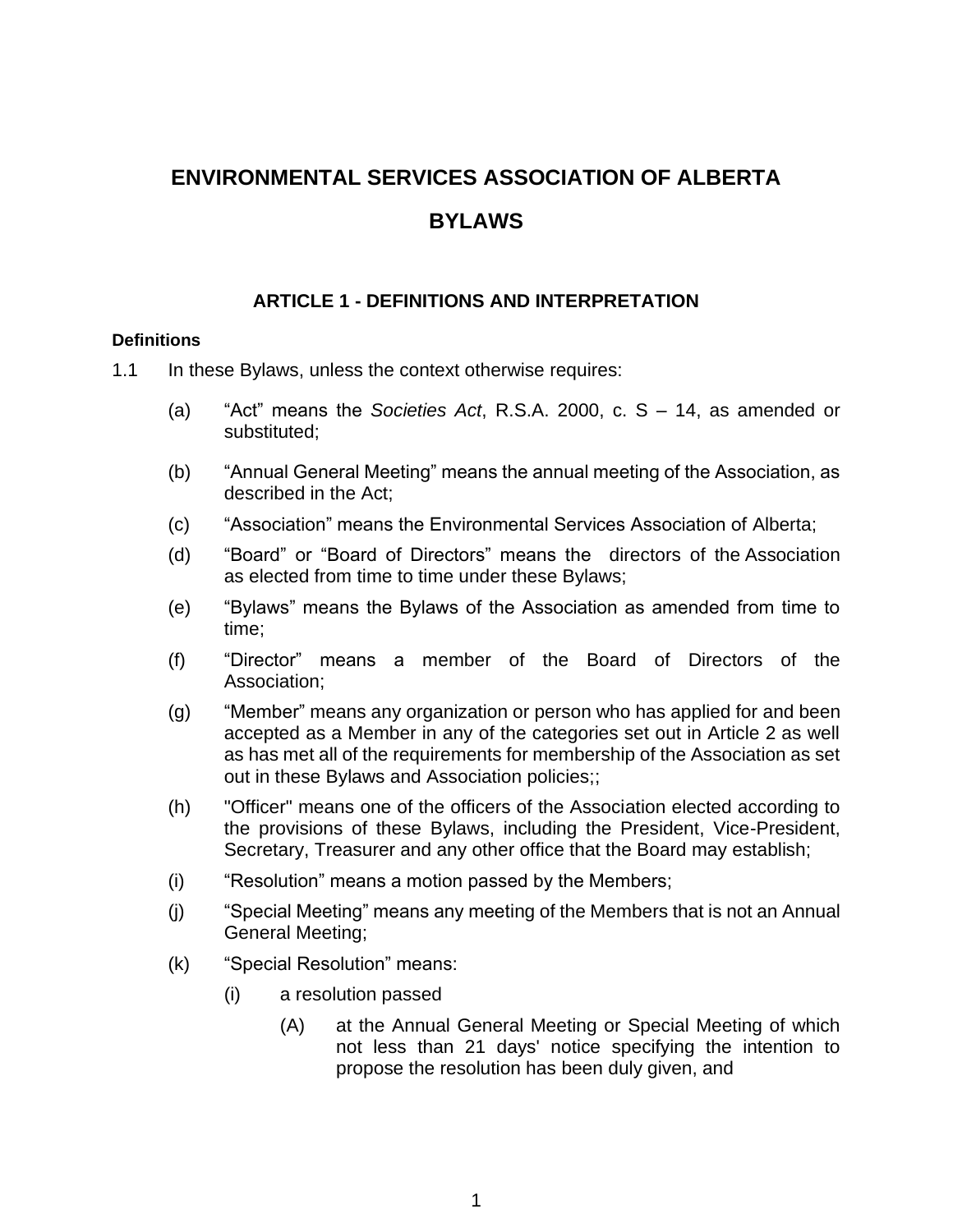- (B) by the vote of not less than 75% of those Members who are entitled to vote, in person or, where proxies are permitted, by proxy,
- (ii) a resolution proposed and passed as a special resolution at the Annual General Meeting or Special Meeting of which less than 21 days' notice has been given, if all the Members entitled to attend and vote at the meeting so agree, or
- (iii) a resolution consented to in writing or by electronic verification by all the Members who would have been entitled at the Annual General Meeting or Special Meeting to vote on the resolution.

## **Interpretation**

- 1.2 Except as otherwise stated, references to article and section numbers refer to articles and sections of these Bylaws.
- 1.3 The headings as well as the article and section numbers in these Bylaws are inserted for reference only and in no way define, limit or describe the scope or intent of the Bylaws or any one or more of them.
- 1.4 Words importing the singular include the plural and vice versa; words importing gender include the masculine, feminine and neuter genders; and words importing persons include individuals, bodies corporate, partnerships, trusts and government bodies and agencies.

# **ARTICLE 2 - MEMBERS OF THE ASSOCIATION**

#### **Membership**

- 2.1 The Members are the applicants for incorporation, and those corporations, unincorporated organizations, societies or government bodies or agencies who subsequently became or become Members in accordance with these Bylaws.
- 2.2 A corporation, unincorporated organization, society, government body or agency, sole proprietor, or student may apply to the Board for membership in the Association and, upon acceptance by the Board and payment of the required fees and assessments, become a Member.

#### **Categories of Membership**

- 2.3 The Board shall classify each of the Members and those applying for membership in accordance with the following:
	- (a) Full Members: Any corporation, or unincorporated organization or society which provides an environmental product or service is eligible to be a Full Member. Full Members shall be entitled to receive notice of and to attend all meetings of the Members and shall be entitled to one vote each at such meetings.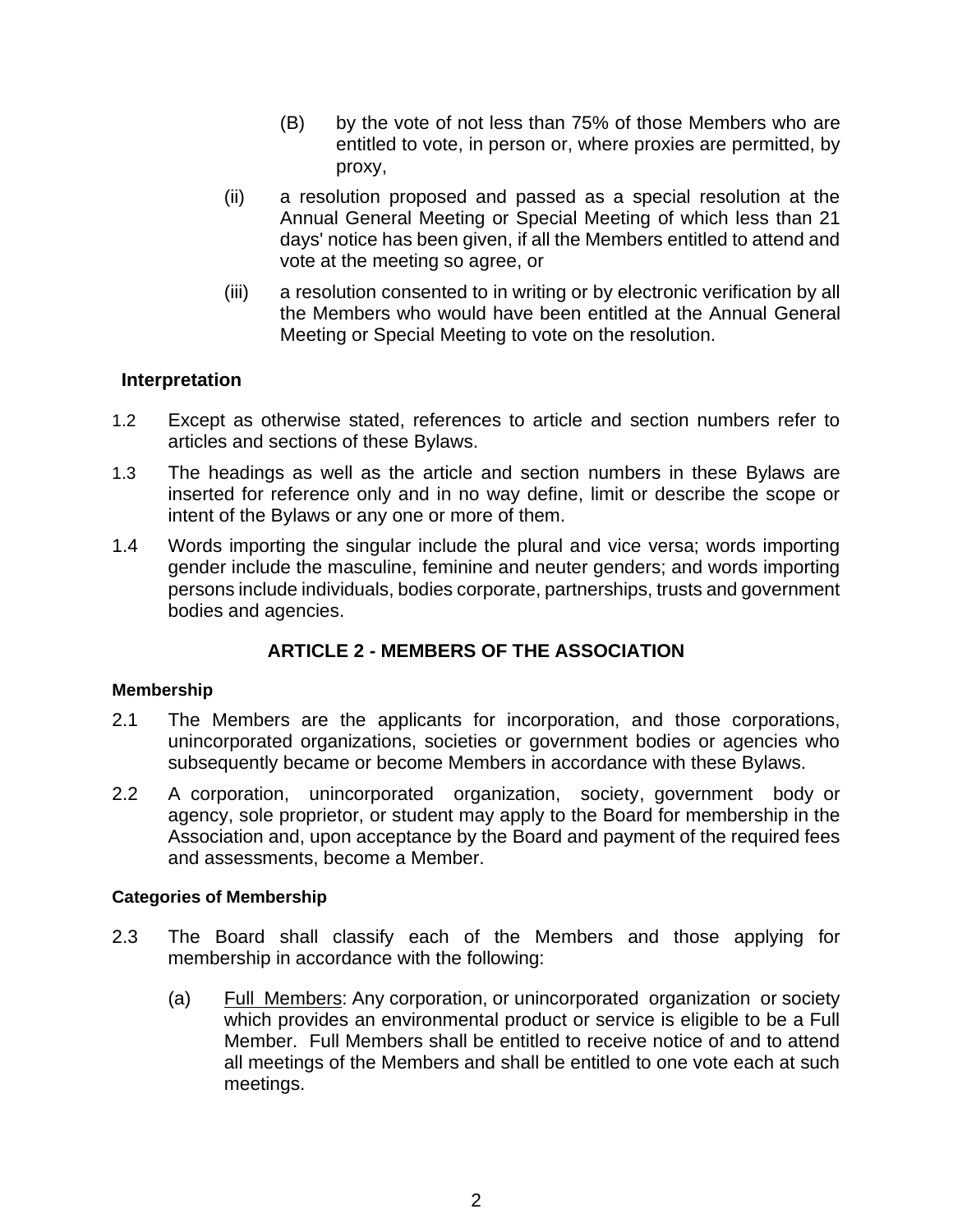- (b) Associate Members: Any governmental body or organization, whether or not supplying an environmental product or service, may make an application to become an Associate Member. Associate Members shall be entitled to receive notice of and to attend all meetings of the Members, but shall not be entitled to vote at such meetings.
- (c) Sole Proprietor Members: Any unincorporated company with no more than one employee (who is also the owner of the company) or any self-employed person who provides an environmental product or service is eligible to be a Sole Proprietor Member. Sole Proprietor Members shall be entitled to receive notice of and to attend all meetings of the Members and shall be entitled to one vote each at such meetings.
- (d) Student Members: Any individual who is registered as a student in a postsecondary institution with an interest in environmental studies, products and/or services is eligible to be a Student Member. Student Members shall be entitled to receive notice of and to attend all meetings of the Members but shall not be entitled to vote at such meetings.
- 2.4 The Board shall have full and final authority to determine whether any applicant is eligible for membership in the Association as a Full Member or as an Associate Member or as a Sole Proprietor Member or as a Student Member. The Board shall also have sole and absolute discretion to approve or reject an application to become a Member.

## **Membership Fees and Dues**

2.5 Members shall, upon acceptance by the Board as a Member, pay such admission fees as the Board may, from time to time, prescribe and shall, during membership in the Association, pay such annual fees and dues as the Board may, from time to time prescribe for the Member's category of membership.

## **Withdrawal of Members**

- <span id="page-2-0"></span>2.6 Membership in the Association is terminated:
	- (a) upon the Member sending a written notice of resignation to the Secretary, with such termination effective when it is accepted by the Board; or
	- (b) upon the dissolution or wind-up of the Member if such Member is an organization; or
	- (c) upon the Board delivering a notice of termination to the Member for any of the following reasons, as determined at the discretion of the Board:
		- (i) the Member fails to pay any fees or dues or any other sum owing to the Association within 60 days after it is due; or
		- (ii) the Member fails to adhere to these Bylaws or the established rules and policies of the Association; or
		- (iii) the Member fails to maintain the eligibility to be a Member; or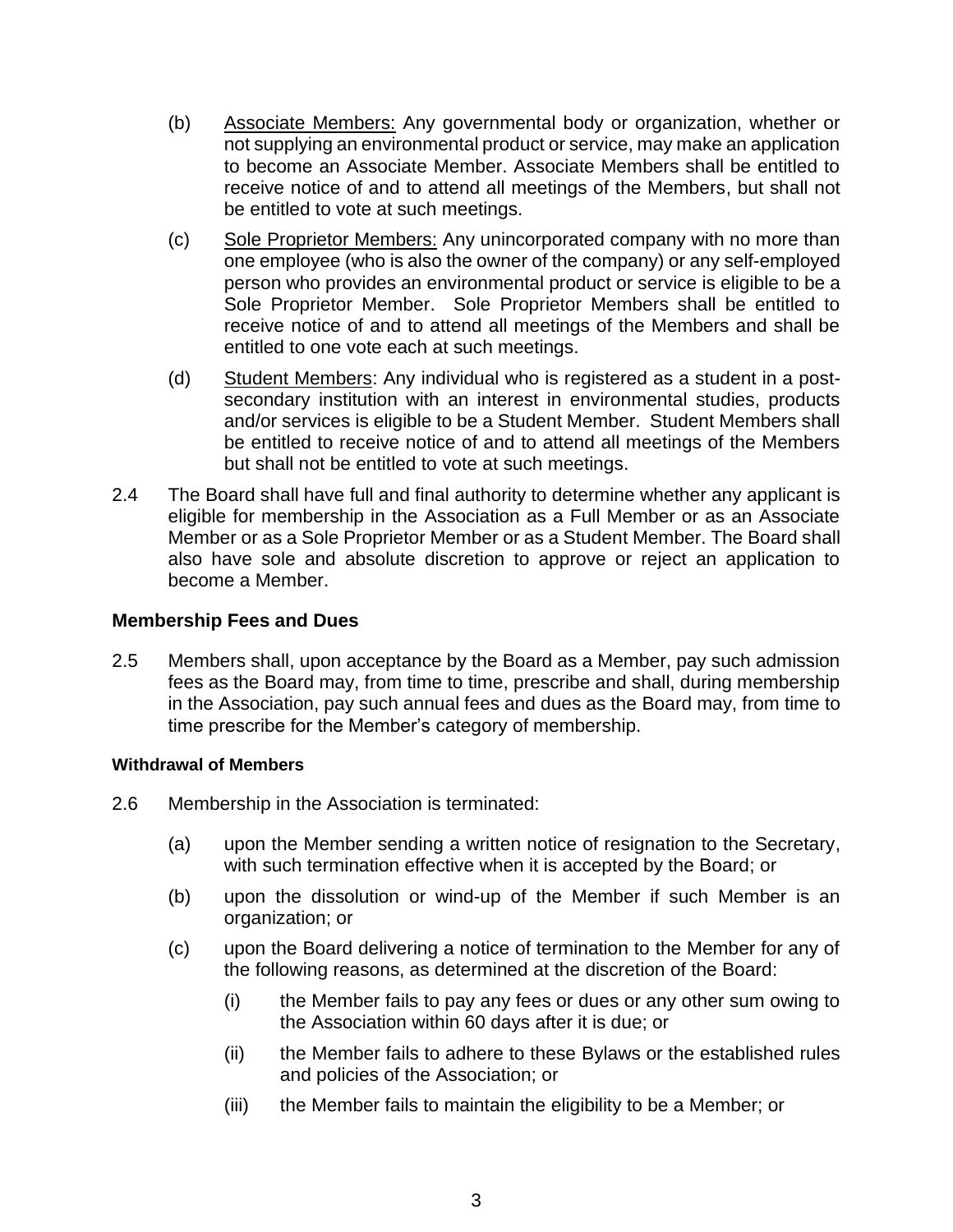(d) upon the dissolution or wind-up of the Association.

# **Conditions of Membership**

- 2.7 Every Member shall comply with and be bound by:
	- (a) the Act;
	- (b) these Bylaws; and
	- (c) the rules and policies of the Association, as the same may be established and amended by the Board, and published to the Members, from time to time.

## **Membership Not Transferable**

2.8 The interest of a Member in the Association is not transferable and the interest shall cease to exist upon the termination of the Member's membership (as set out in section [2.6\)](#page-2-0) or when the Member otherwise ceases to be a Member in accordance with these Bylaws.

# **Representatives**

- 2.9 Any Member who is not an individual shall appoint an individual to act as its representative at any meetings of the Association in which the Member is entitled to participate. Such Member may appoint an alternative representative to attend any meeting the representative does not attend.
- 2.10 The representative or alternative representative is entitled to speak and vote and in all other respects exercise the rights of a Member, and that representative is to be recognized as a Member for all purposes at meetings of the Association.
- 2.11 Each Member shall notify the Secretary in writing of the name, address, and telephone number of the representative. Each Member appointing an alternative representative shall notify the Secretary of the Association in writing of the name, address, and telephone number of the alternative representative.
- 2.12 Each Member choosing to end the term of its representative or choosing to appoint a different representative shall notify the Secretary in writing at least ten days prior to the effective date of the changes.

# **ARTICLE 3 - MEETINGS BY ELECTRONIC OR OTHER MEANS**

3.1 If the Association chooses to make available an electronic or other communication facility that permits all participants to communicate adequately with each other during a meeting of the Association or its Members or its Directors , then any person entitled to attend such meeting may participate in the meeting by electronic means or by the other communication facility. A person participating in a meeting by such means is deemed to be present in person at the meeting. Notwithstanding any other provision of these Bylaws, any person participating in a meeting of Members or Directors pursuant to this Article who is entitled to vote at that meeting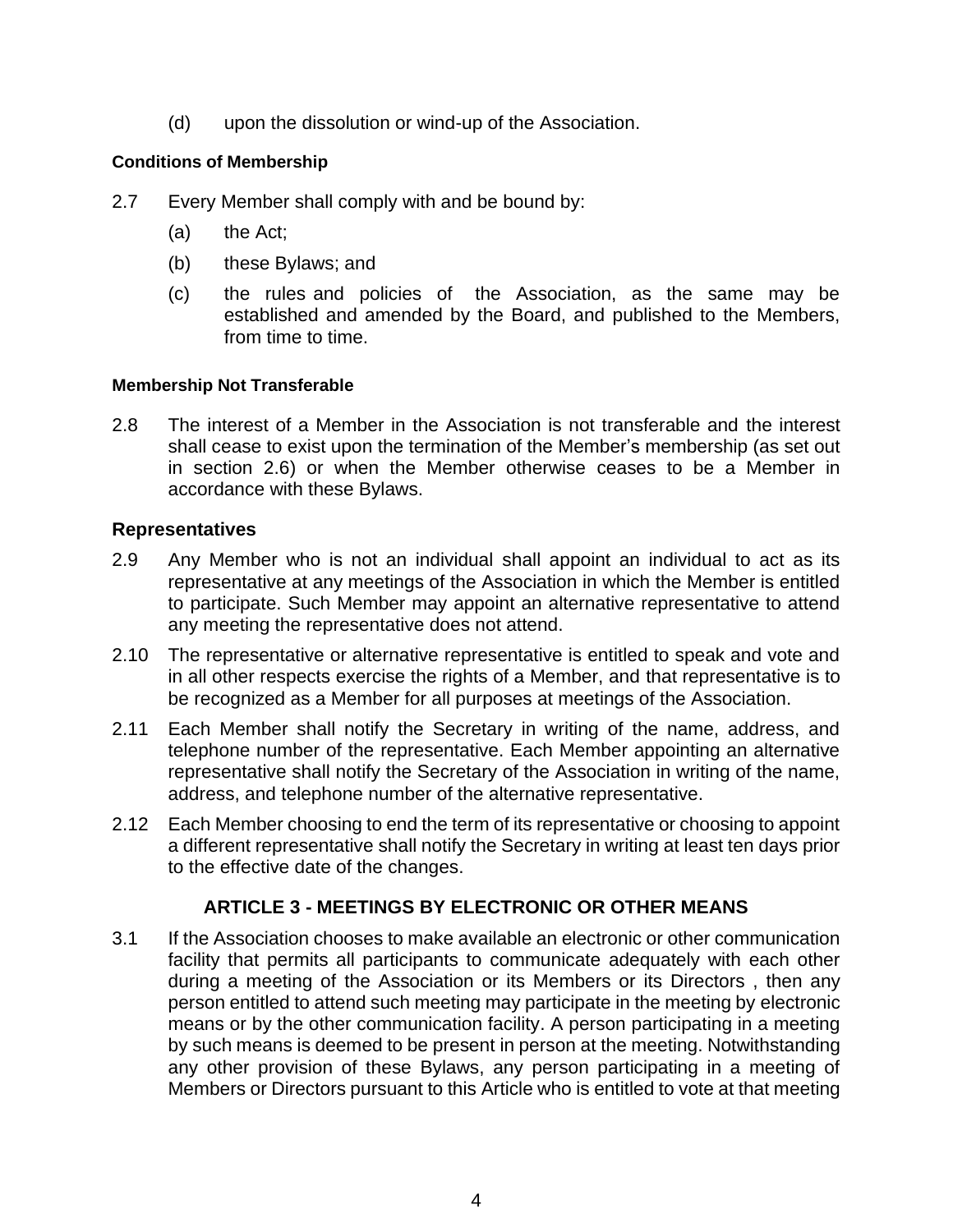may vote, by means of any electronic or other communication facility that the Association has made available for that purpose.

3.2 If the Directors or Members of the Association call a meeting in accordance with these Bylaws, the Directors or Members, as the case may be, may determine that the meeting shall be held entirely by electronic means or by other communication facility that permits all participants to communicate adequately with each other during the meeting.

# **ARTICLE 4 - MEETINGS OF THE MEMBERS**

#### **Annual General Meeting**

- 4.1 The Annual General Meeting of the Association shall be held within four months following the fiscal year end of the Association at such a time, date and place as the Board specifies.
- 4.2 The business to be conducted at the Annual General Meeting shall include:
	- (a) the election of Directors;
	- (b) presentation of financial statements;
	- (c) the confirmation of the appointment of the Association's auditors for the ensuing fiscal year; and
	- (d) such further and other business as may properly come before the meeting.
- 4.3 Written notice of the date, time and place for the Annual General Meeting shall be sent to the Members by mail or by electronic or other means of communication approved by the Board at least twenty-one (21) days in advance of the Annual General Meeting in each year.

## **Special Meetings**

- 4.4 Every meeting of the Members that is not an Annual General Meeting is a Special Meeting of the Members.
- <span id="page-4-1"></span><span id="page-4-0"></span>4.5 A Special Meeting of the Members may be called:
	- (a) by the Board, at any time, by giving to each Member at least twenty-one (21) days' notice in writing or by electronic means of communication, specifying the date, time, and place of the meeting and the general nature of the business to be conducted;
	- (b) by the Members through at least 10 of the Full Members or Sole Proprietor Members notifying the President, or in his or her absence, the Vice-President, in writing of their desire to have a meeting and the purpose of it.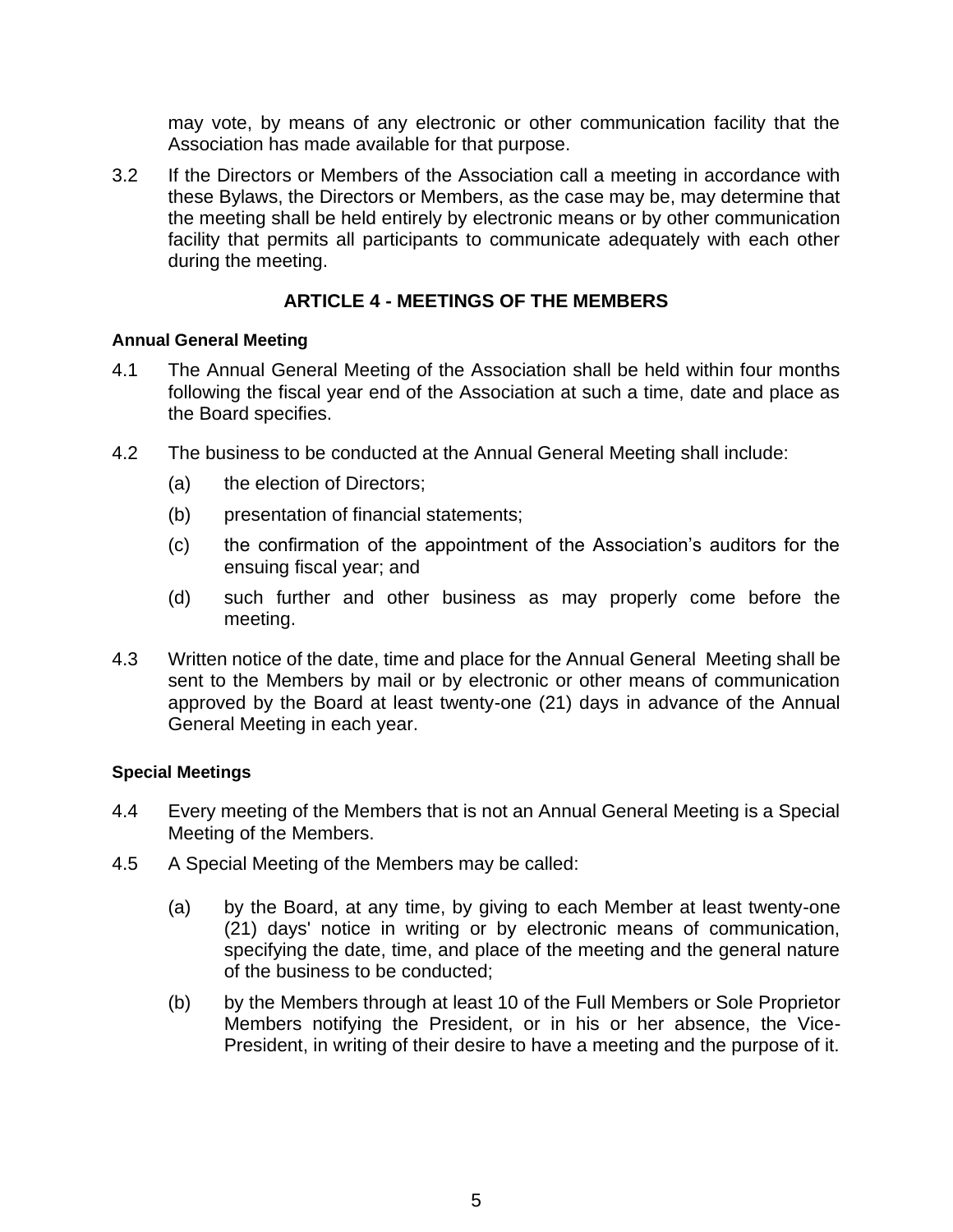- 4.6 On receipt of a notice from sufficient Members as outlined in Article [4.5\(b\),](#page-4-0) the President or Vice-President shall arrange for a Members' meeting and give notice of it in accordance with Article [4.5\(a\).](#page-4-1)
- 4.7 Except upon the passage of a Special Resolution to the contrary, no business other than that stated in the notice calling a Special Meeting shall be dealt with at that Special Meeting.

#### **Omission of Notice**

4.8 The accidental omission to give notice of any meeting or the non-receipt of any notice by any Member does not invalidate any proceedings taken at any meeting of Members.

#### **Contents of Notice**

- 4.9 Notice of any meeting of Members shall include
	- (a) the date, time and place for the meeting;
	- (b) a statement of the right of Full Members and Sole Proprietor Members to appoint a proxy, who need not be a Member, to exercise the same voting rights that the Full Member or Sole Proprietor Member appointing such proxy would be entitled to exercise if present at the meeting;
	- (c) if it is a Special Meeting, then a concise statement of the matter or matters of business proposed to be dealt with at the Special Meeting; and
	- (d) sufficient information concerning the business to be conducted so as to permit the Member to form a reasoned judgment on the decision to be taken.

## **Proxies**

4.10 At any meeting of Members, a proxy appointed by a Full Member or a Sole Proprietor Member shall be entitled to exercise, subject to any restrictions expressed in the instrument appointing the proxy, the same rights that the Full Member or the Sole Proprietor Member would be entitled to exercise if present at the meeting. A proxy need not be a Member of the Association.

#### **Proceedings and Voting**

- 4.11 The President, or in his or her absence, the Vice-President, shall preside at all meetings of the Members.
- 4.12 Every motion put forward in any meeting of Members shall be decided by a majority of votes unless otherwise specifically provided for under the Act or by these Bylaws.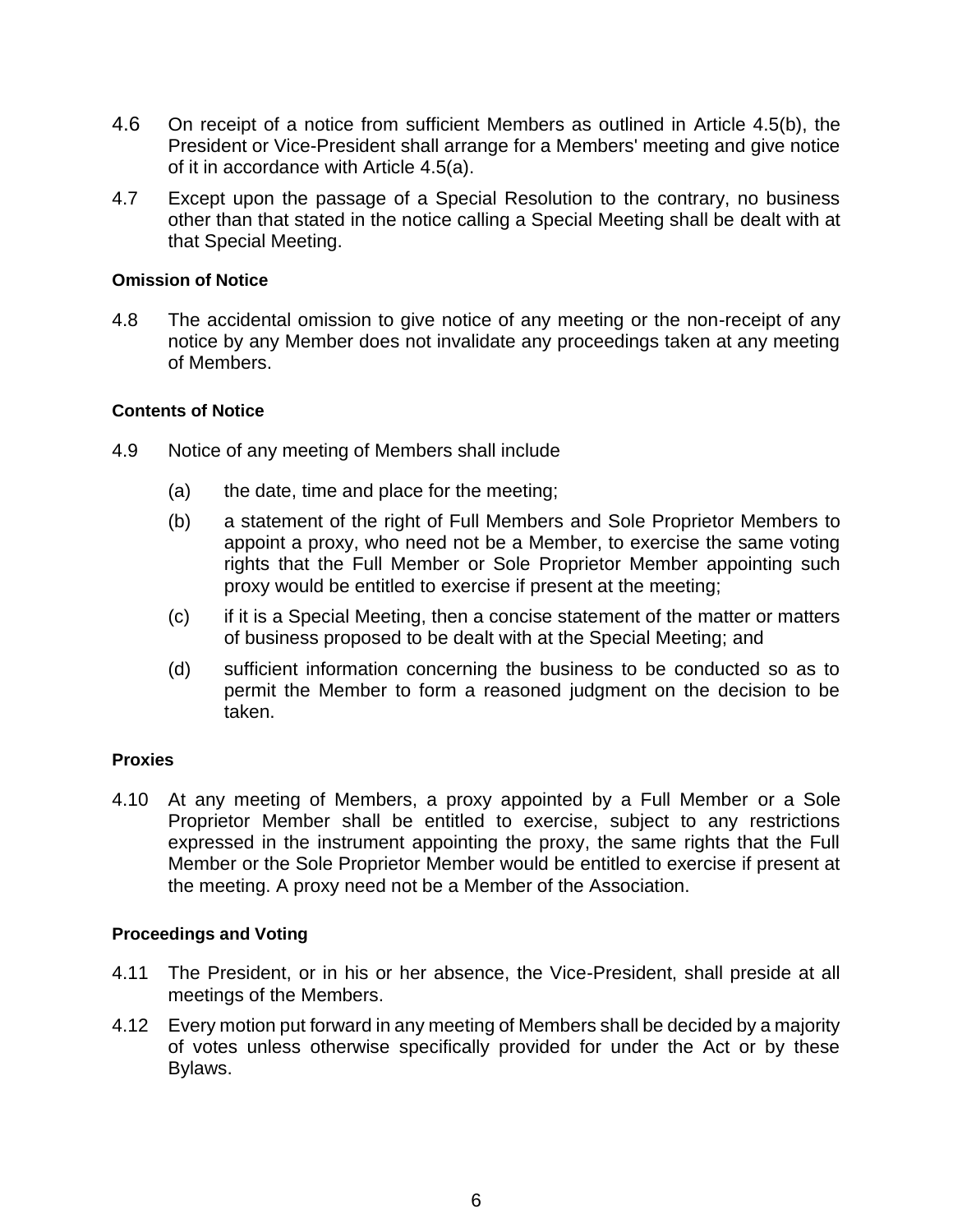- 4.13 Each Full Member and each Sole Proprietor Member is entitled to one vote on each motion or matter to be voted upon at a meeting if present in person or present by representative or by proxy.
- 4.14 If a vote on a motion is tied, the motion is lost.
- 4.15 The Board may make additional policies concerning proceedings at meetings of Members.

#### **Quorum**

4.16 Quorum for any meeting of the members is no less than Fifteen percent (15%) of the Members entitled to vote, being the Full Members and Sole Proprietor Members, present in person or through their appointed representative or represented by proxy.

#### **Persons Entitled to be Present**

4.17 The only persons entitled to be present at a meeting of Members shall be those entitled to vote at the meeting and other persons who are entitled or required to be present at the meeting under the Act or these Bylaws. Any other person may be admitted only on the invitation of the President or by resolution of the Members.

# **ARTICLE 5 - DIRECTORS**

#### **Board of Directors**

5.1 4.1 The Board of Directors shall be established with no less than 7 and no more than nine (9) Directors.

#### **Qualifications**

- 5.2 To be eligible to serve as a Director, the individual must meet all of the following criteria:
	- (a) reside in the Province of Alberta, unless the Board agrees otherwise; and
	- (b) either be:
		- (i) the representative of a Full Member; or
		- (ii) a Sole Proprietor Member.
- 5.3 An individual serving as a Director shall be able to complete his or her term if the Full Member or the Sole Proprietor Member which he or she represents appoints another individual as its representative, provided that the new representative shall not be entitled to then also be a Director.

#### **Election and Term**

5.4 A Director shall be elected for a term of three years and shall retire in rotation with the other Directors.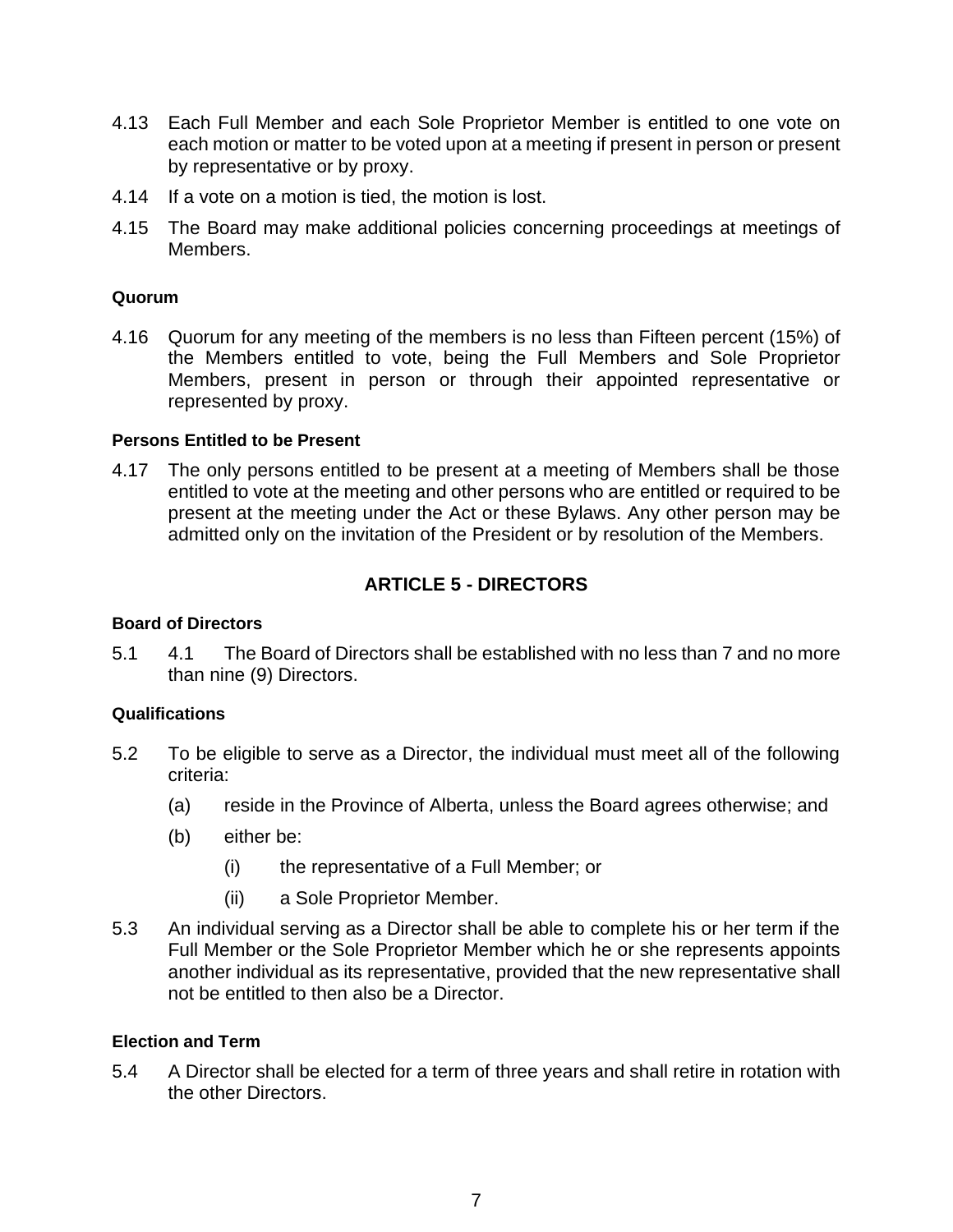- 5.5 A Director shall be permitted to act as a Director for a maximum of two terms, whether consecutive or not. Following the second term, the Director shall be ineligible to be a Director for a period of three years. After which, their eligibility to act as a Director is reset to two terms followed by a three year ineligibility period.
- 5.6 Thirty (30) days prior to the Annual General Meeting in each year, the Board shall circulate to all Full Members and Sole Proprietor Members a slate of candidates from which the Board proposes to fill the Board vacancies at the next Annual General Meeting.
- 5.7 After the circulation of the slate of candidates by the Board, nominations for candidates other than those selected by the Board shall be submitted to the Board, in writing, no later than twenty (20) days prior to the Annual General Meeting. Nominations for candidates other than those selected by the Board must have the written support of at least six Full Members or Sole Proprietor Members, with such support demonstrated in writing or by signature of that Member on the nomination.
- 5.8 Elections for the Board vacancies amongst all of the nominees shall be held at the Annual General Meeting. The nominees receiving the most votes shall be declared elected to the Board.
- 5.9 In the event where no nominations are received, other than those set forth on the slate prepared by the Board, then the persons named on the slate prepared by the Board shall be put forward in a motion to have them elected to the Board at the Annual General Meeting.

#### **Resignation and Removal of a Director**

- 5.10 A Director may resign his or her office by delivering a written resignation to the President or to the Vice-President, with such resignation being effective upon the Board's approval.
- 5.11 A Director shall be deemed to have resigned his or her position if he or she:
	- (a) fails to attend two consecutive Board meetings, without a sufficient excuse as determined by the Board;
	- (b) dies;
	- (c) is declared to be incapacitated by a Court of competent jurisdiction or is determined to lack capacity in accordance with their Power of Attorney.
- 5.12 The Board may, for any cause deemed appropriate by the Board, remove a Director from office. The Members, by Special Resolution, may remove a Director from office.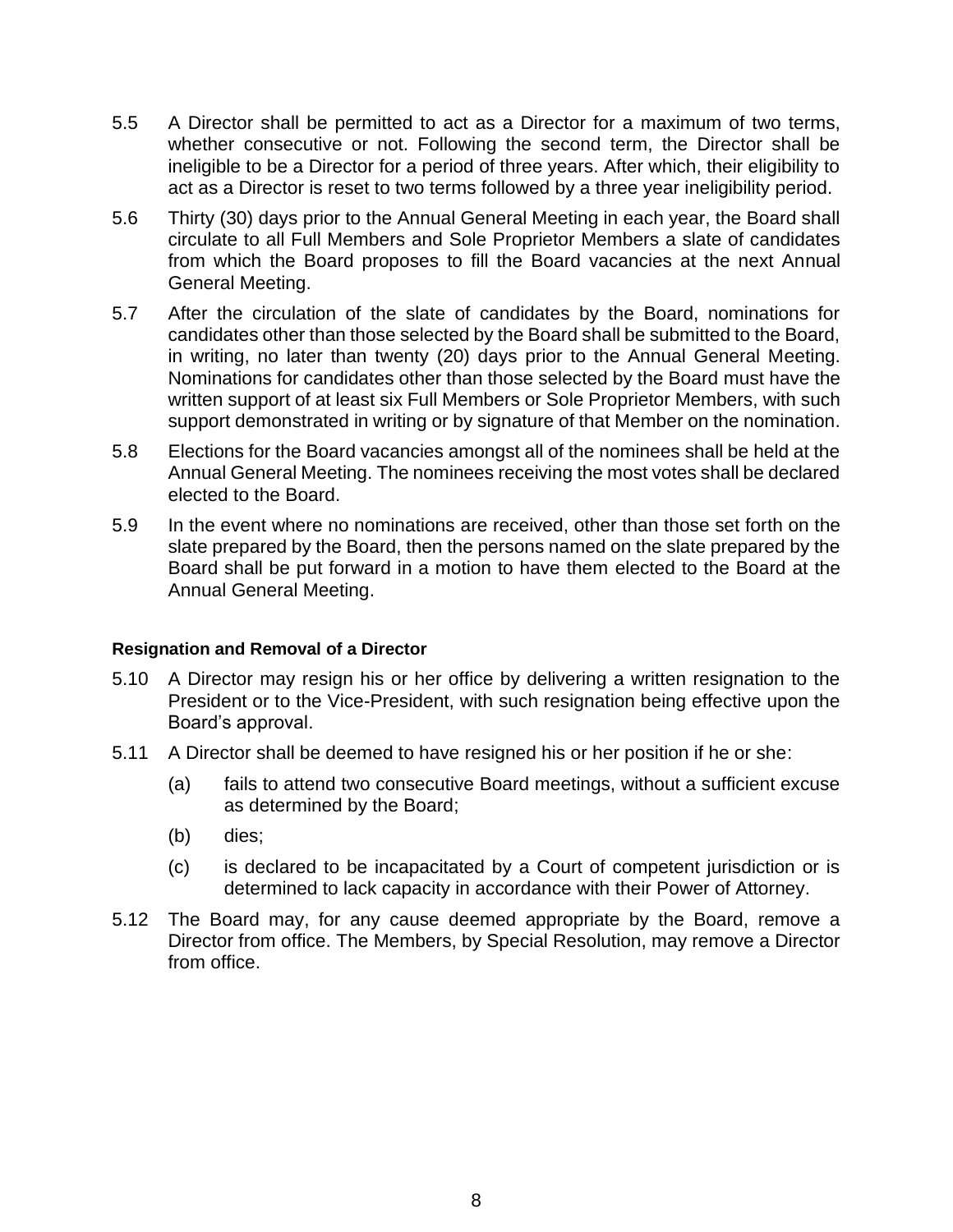#### **Vacancies**

5.13 Any vacancy occurring in the office of a Director during that Director's term may be filled by appointment by the Board, and any such appointee shall complete that vacating Director's term of office.

#### **Remuneration**

5.14 Directors shall be reimbursed for reasonable travel, subsistence and out of pocket expenses necessarily incurred by them in the carrying out of their duties as Directors and, in addition, shall receive such remuneration as authorized by the Board.

## **Meetings of the Directors**

- 5.15 Meetings of the Directors may be held anywhere authorized by the Board.
- 5.16 Consistent with Article 3, meetings of the Board may be conducted in person or, if agreed to by the Board, by means of electronic or other communication facilities that permit all persons participating in the meeting to hear each other and a person participating in such a meeting is deemed to be present at the meeting.
- 5.17 At the first meeting of the Board following the Annual General Meeting of the Members, the Directors shall:
	- (a) elect Officers for the ensuing year; and
	- (b) conduct such further and other business as the Directors see fit.
- 5.18 Meetings of the Board shall be called by the President with at least five (5) days notice by electronic means or by telephone, unless at least 75% of the Board agree to waive notice of the meeting.
- 5.19 The Board shall meet as often as the affairs of the Association require, provided that the Board shall meet not less frequently than four (4) times per fiscal year.
- 5.20 Notwithstanding anything to the contrary in these Bylaws, a resolution in writing signed by all the Directors shall be valid and effectual as if it had been passed at a meeting duly called and constituted.
- 5.21 Voting by proxy shall only be utilized in accordance with the policies of the Association and with the prior approval of the Board.

#### **Board Meeting Requested**

- 5.22 A meeting of the Board may be called at the written request of any five (5) Directors sent to the President stating the business to be discussed at the meeting.
- 5.23 On receipt of the request, the President shall call a meeting of the Board no later than thirty days from the date of receipt, unless a longer notice period is required under the Act or these Bylaws.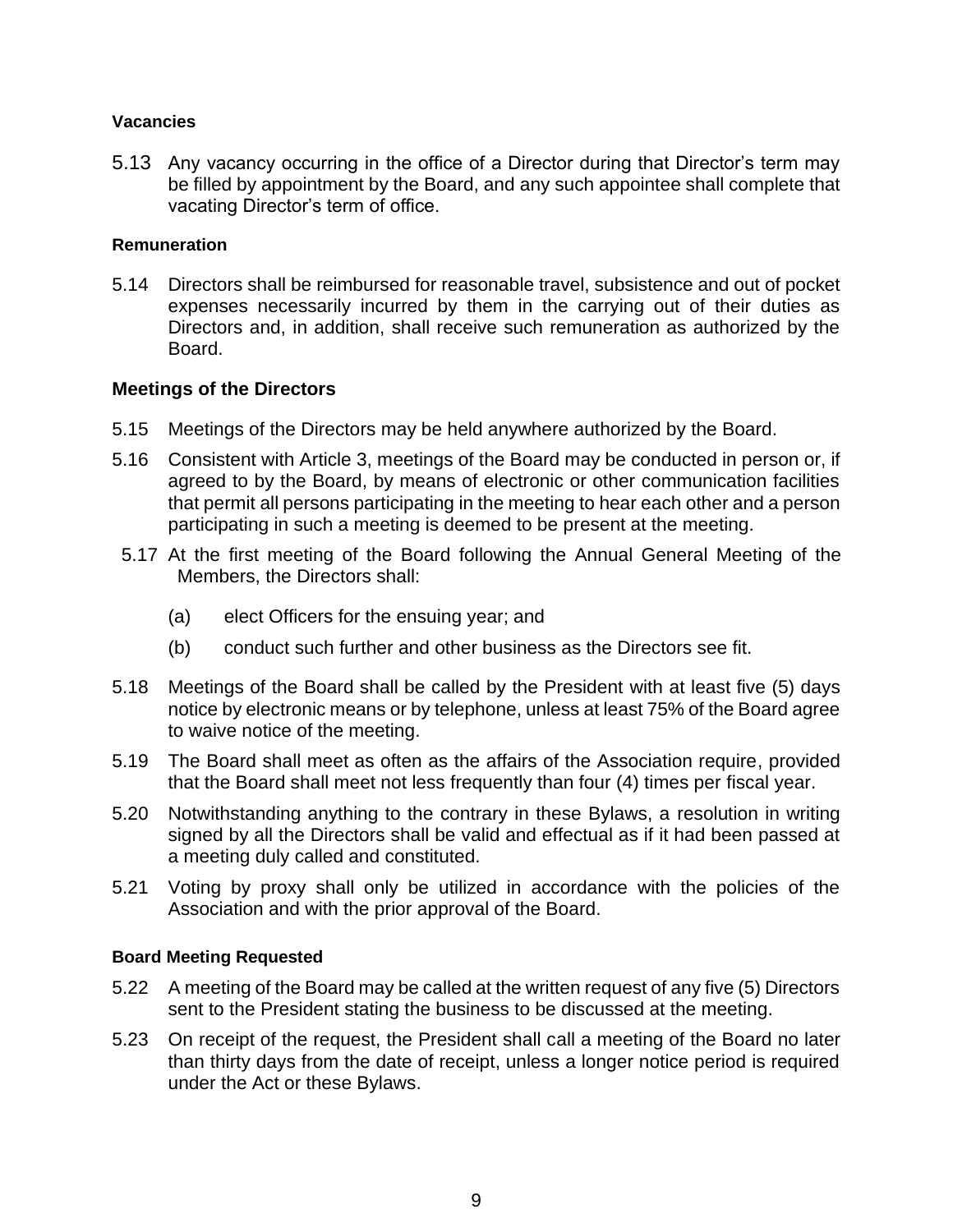#### **Quorum and Voting**

- 5.24 A majority of the Directors holding office at the time is a quorum at a meeting of the Board.
- 5.25 Each Director has one (1) vote on matters considered by the Board.
- 5.26 Every motion put forward to the Board shall be decided by a majority of votes unless otherwise specifically provided for under the Act or by these Bylaws.
- 5.27 If there is a tied vote, the motion is lost.

#### **Conflicts of Interest**

5.28 Each Director present at a meeting shall vote on all motions, subject to the requirements of law, the Bylaws and policies of the Association, including, but not limited to, the conflict of interest provisions.

#### **Indemnification**

- 5.29 No Director or officer shall be liable for the acts, receipts, neglects or defaults of any other Director or officer or member of a committee, employee of the Association or the Association or for joining in any receipt or other act of conformity, or for any loss, damage or expense happening to the Association through the insufficiency or deficiency of title to any property acquired by order of the Board for or on behalf of the Association, or for the insufficiency or deficiency of any security in or upon which any of the monies of the Association shall be invested, or for any loss or damage arising from the bankruptcy, insolvency or tortious act of any person with whom any of the monies, securities or effects of the Association shall be deposited, or for any loss occasioned by any error of judgment or oversight on their part, or for any other loss, damage or misfortune whatsoever which shall happen in the execution of the duties of their office or in relation thereto unless the same shall happen through their own willful neglect or default, dishonesty or bad faith.
- 5.30 The Directors and former Directors, officers and former officers, and each of them, and each of their respective heirs, executors, administrators, successors and assigns, shall from time to time and at all times be indemnified and saved harmless by, and out of the assets and profits of the Association from and against all costs, charges, losses, damages, liabilities, claims and expenses which they, or any of them, or any of their heirs, executors, administrators, successors and assigns, shall or may incur or sustain by reason of the performance of their duties or purported duty in their respective office, except such (if any) as they shall incur or sustain by or through their own willful neglect or default, dishonesty or bad faith, respectively. This indemnification is in addition to, but not exclusive of, any other rights of indemnification to which the Directors and former Directors, officers and former officers may be entitled to at law or in equity.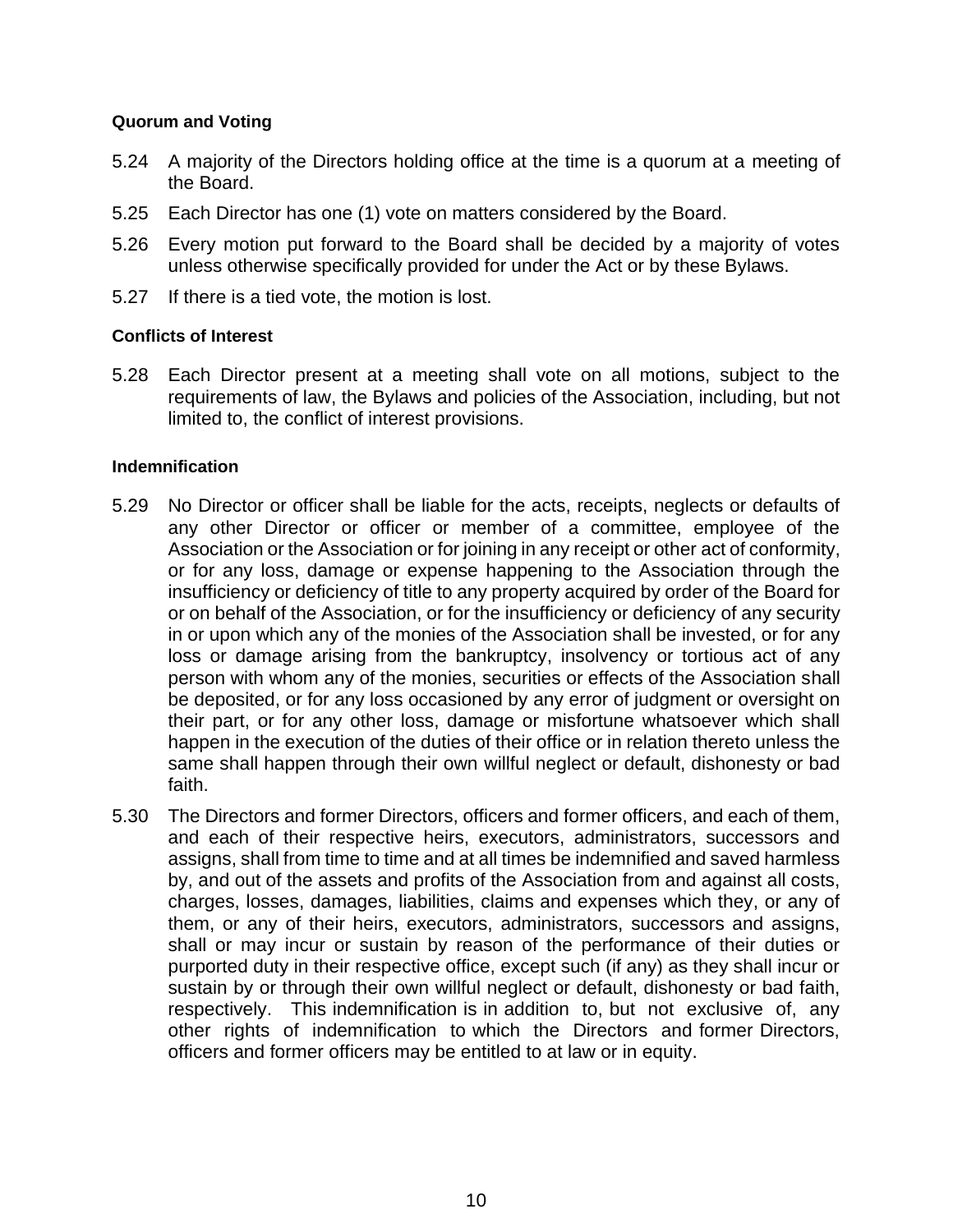# **ARTICLE 6 - OFFICERS**

#### **Election of Officers**

- 6.1 The Directors shall elect from among themselves a President, a Vice- President, a Secretary and a Treasurer of the Association. The Officers so elected shall hold office until the next ensuing Annual General Meeting, at which time they shall be deemed to resign.
- 6.2 The Board may establish other offices, or change the titles of offices, and prescribe the powers, duties and functions of each office.

#### **President**

- 6.3 The President shall be the Chairperson of the Board and:
	- (a) shall preside at all meetings of the Board and the Membership;
	- (b) is a member of all committees of the Board and all committees of the Association and on behalf of the Association;
	- (c) shall present a report of the activities of the Board to Members of the Association at the Annual General Meeting;
	- (d) may, with approval of the Board, delegate powers and duties as necessary; and
	- (e) is responsible for such other matters as the Board may determine.

#### **Vice-President**

6.4 The Vice-President shall, in the absence or inability of the President, shall perform the duties and exercise the powers of the President and shall perform such other duties as may be designated by the Board.

#### **Secretary**

- 6.5 The Secretary is responsible for:
	- (a) ensuring proceedings of all meetings of the Association and the Board are recorded, and for the preparation and custody of the minutes of those meetings;
	- (b) ensuring that a record of all of the Members of the Association and their addresses is maintained;
	- (c) the custody of the seal of the Association and the books and records of the Association, except financial records;
	- (d) ensuring that notice is given for all meetings of the Association and the Board in accordance with the Bylaws; and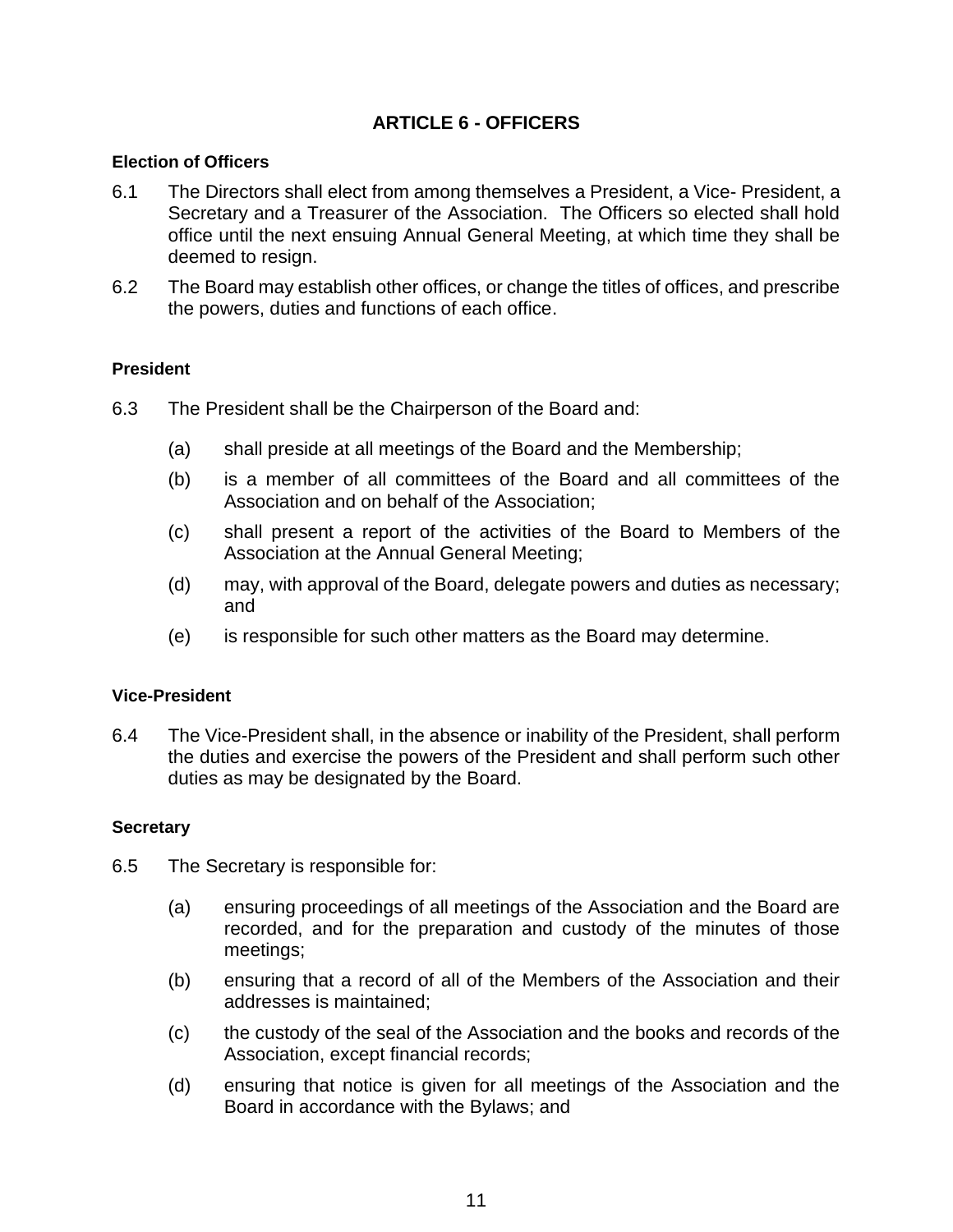- (e) all such other matters as the Board may determine.
- 6.6 The Secretary may, with the approval of the Board, delegate the responsibilities of the office as required.

#### **Treasurer**

- 6.7 The Treasurer is responsible for:
	- (a) the receipt of all money paid to the Association;
	- (b) opening and operating accounts, and for the deposit of funds in any bank, treasury branch, trust company or any credit union of which the Board approves;
	- (c) accounting for the real and personal property of the Association and the preparation and custody of such financial records as are necessary;
	- (d) presenting a financial statement to the Board as required;
	- (e) presenting a financial statement at the Annual General Meeting;
	- (f) ensuring the preparation of the budget for presentation at the Annual General Meeting for approval; and
	- (g) such other matters as the Board may determine.
- 6.8 The Treasurer may, with the approval of the Board, delegate the responsibilities of the office as required.

#### **Removal of Officer**

- 6.9 An Officer may resign his or her office by delivering a written resignation to the President or to the Vice-President, with such resignation being effective upon the Board's approval.
- 6.10 An Officer is deemed to resign from his or her position when he or she:
	- (a) dies;
	- (b) is declared to be incapacitated by a Court of competent jurisdiction or is determined to lack capacity in accordance with their Power of Attorney.
- 6.11 The Board may, for any cause deemed appropriate by the Board, remove an Officer from office. The Members, by Special Resolution, may direct and require the Board to exercise its authority to remove an Officer from office.

# **ARTICLE 7 - COMMITTEES AND TASKS GROUPS**

7.1 The Board may from time to time constitute such committees or task groups as it deems necessary to carry on the affairs of the Association and shall prescribe the duties and membership of any such committees or task groups.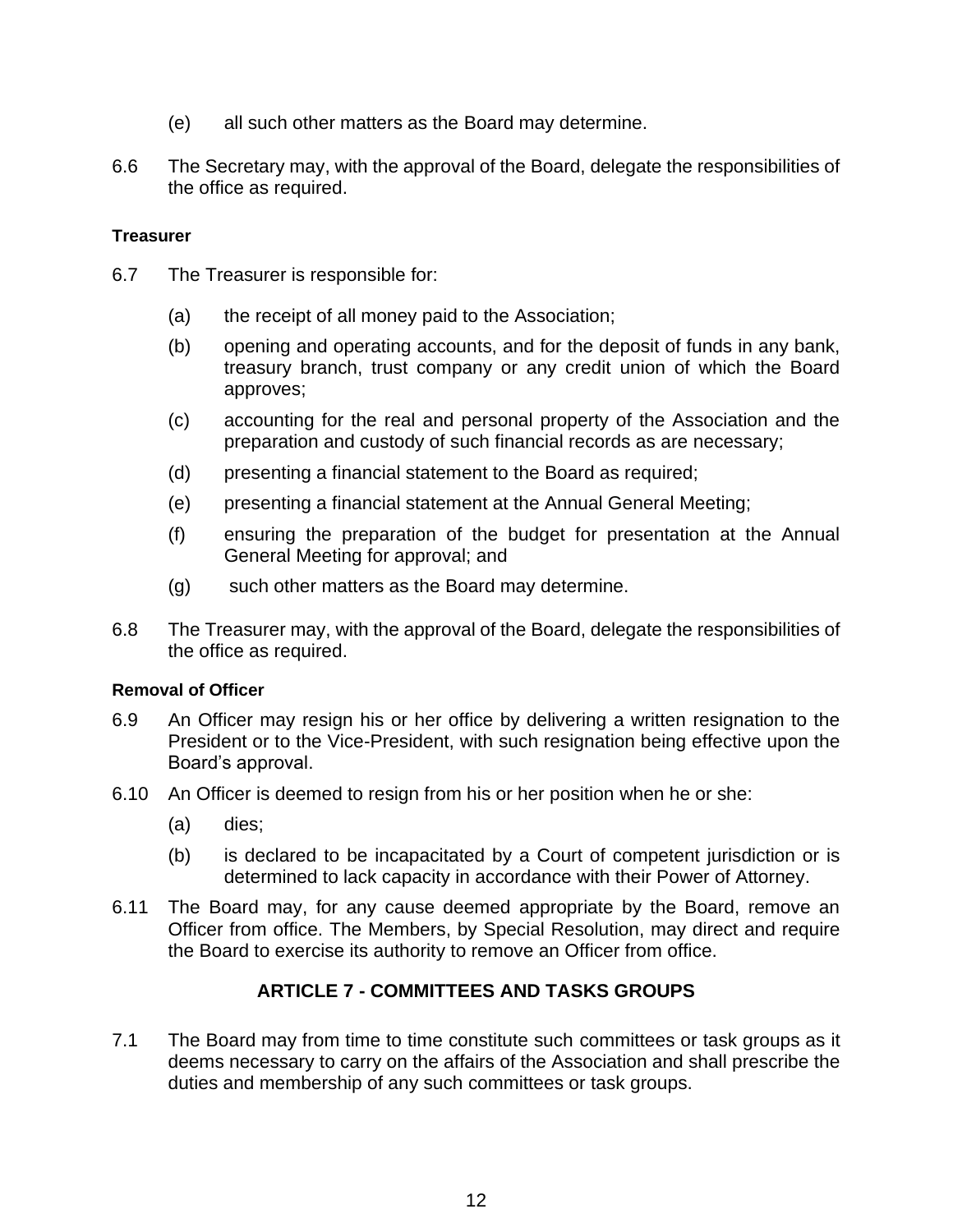# **ARTICLE 8 - FINANCIAL MATTERS**

#### **Execution of Documents**

8.1 An agreement, contract, or other commitment entered into by the Association shall be entered into in accordance with policies established by the Board.

#### **Cheques and Drafts**

8.2 All cheques, drafts or orders for the payment of money and all notes, acceptances and bills of exchange shall be executed in accordance with policies established by the Board.

#### **Fees, Charges and Assessments**

- 8.3 The Board may establish or levy fees, charges and assessments for any services, functions, activities or information provided by the Association in accordance with the Association's budget or financial requirements.
- 8.4 All funds received by the Association from fees, charges or assessments shall:
	- (a) be deposited into an account maintained in the name of the Association, to be used or invested as required; and
	- (b) be properly recorded and accounted for, and for which receipts are to be provided on request.
- 8.5 The Board may raise or acquire revenue by any other means it considers appropriate.

## **Exercise of Borrowing Powers**

- 8.6 The Association has the powers to borrow, raise or secure the payment of monies in any manner the Board determines.
- 8.7 In accordance with the Act, no debentures may be issued without the sanction of a Special Resolution of the Members.

## **No Profit for Members**

- 8.8 The operation of the Association shall be carried on without the purpose of gain for its Members, and any accretions to the Association shall be used to promote the objects of the Association.
- 8.9 The Association is a not for profit organization.

## **Fiscal Year End**

8.10 Subject to any provision to the contrary in the Act, the fiscal year of the Association shall end on the 31<sup>st</sup> day of December in each year.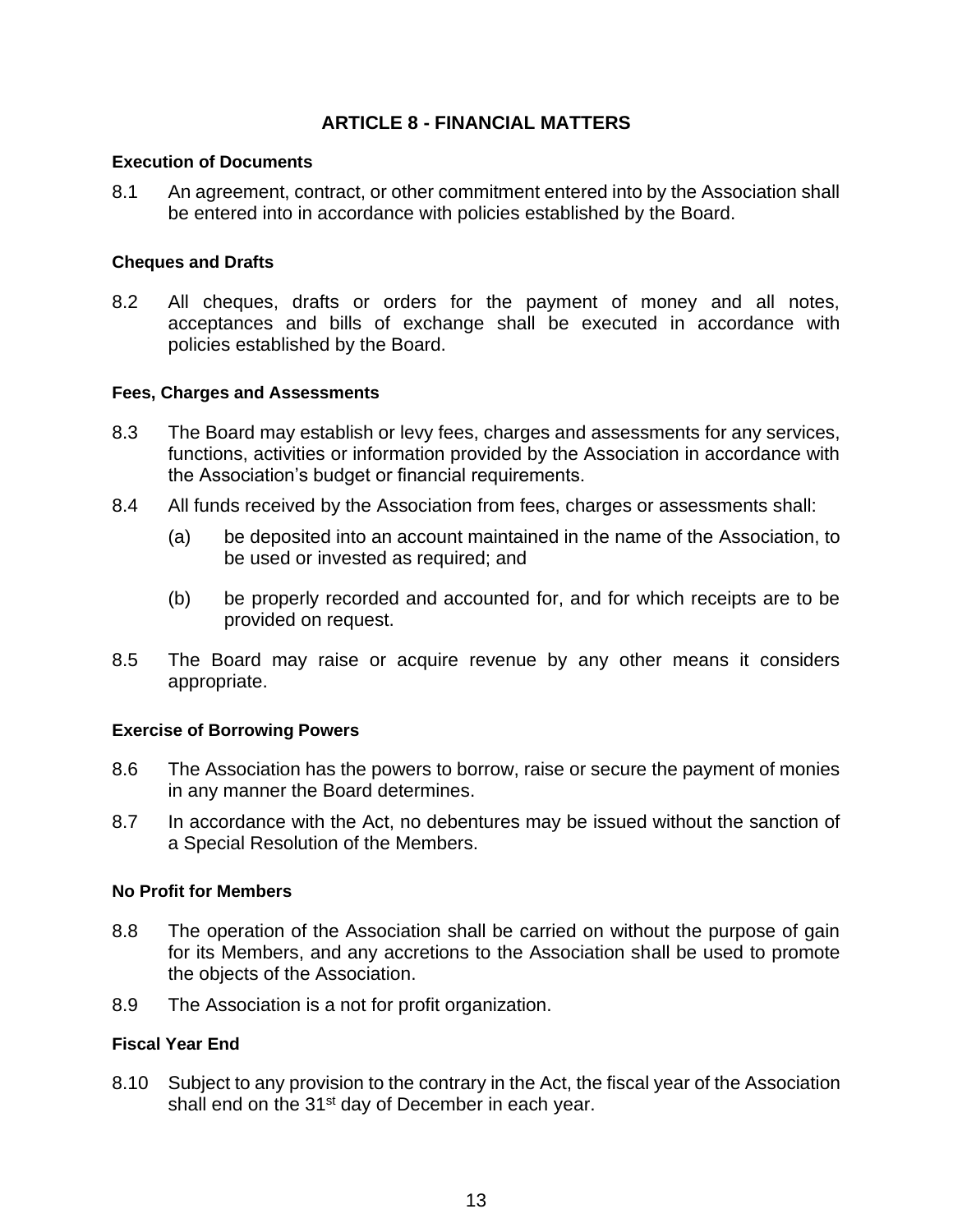#### **Audit of Accounts**

- 8.11 The financial records of the Association shall be audited at least once each financial year by an independent duly qualified chartered professional accountant appointed by the Members at the Annual General Meeting.
- 8.12 The auditor's report shall be presented at the Annual General Meeting or, if it is not then available, made available to the Directors and Members as soon as it is available.

#### **Inspection of Books and Records**

8.13 The books and records of the Association may be inspected by any Member at the Annual General Meeting or at any time upon giving reasonable notice and arranging a time satisfactory to the Officer or Officers having charge of same.

# **ARTICLE 9 - ALTERATIONS, ADDITIONS OR REVOCATIONS OF THESE BYLAWS**

9.1 These Bylaws may only be rescinded, altered or added to if the rescission, alteration or additions is approved by a Special Resolution of the Members as required under the Act.

# **ARTICLE 10 - WINDING UP**

- 10.1 The Association shall not be voluntarily wound up unless a Special Resolution is passed by the Members.
- 10.2 Subject to the Act, upon or in contemplation of the winding up of the Association, the Directors shall, to the extent allowed by law, after the payment of all debts owed by the Association, transfer all assets and properties of the Association to a not for profit organization that has similar objects as the Association, as determined at the discretion of the Board

# **ARTICLE 11 - HEAD OFFICE AND SEAL**

#### **Head Office and Registered Office**

11.1 The head office and registered office of the Association shall both be located at such place in the Province of Alberta as the Board determines.